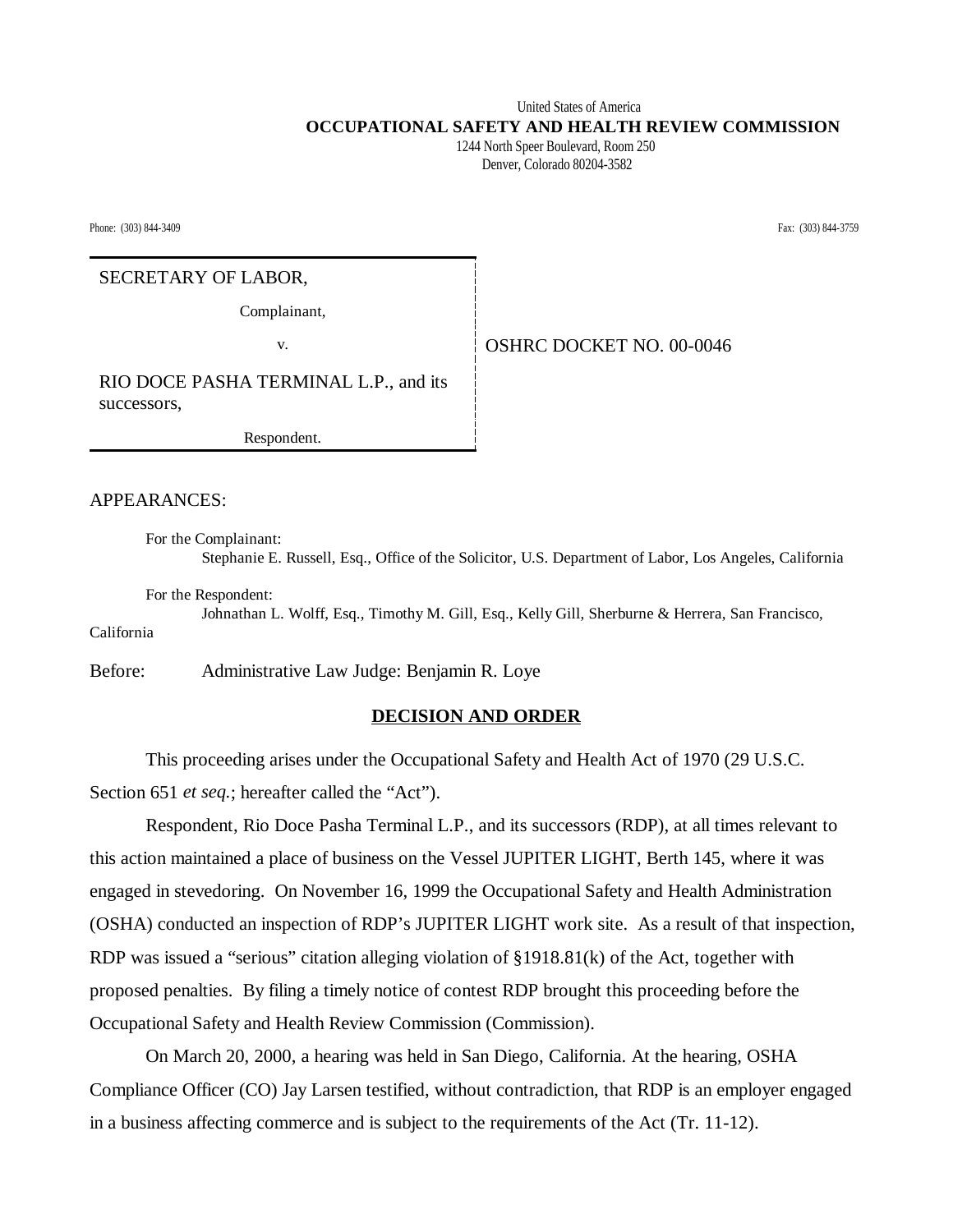The parties have submitted briefs addressing the violation alleged at citation 1, item 1, and this matter is ready for disposition.

#### **Alleged Violations**

Serious citation 1, item 1 alleges:

29 CFR 1918.81(k): The employer did not require employees to stay clear of suspended loads.

(a) Rio Doce Pasha Terminal aboard the vessel Jupiter Light. Employees discharging cargo from Hatch #4 did not stay of clear the suspended load.

# *Facts*

CO Larsen testified that on November 16, 1999 he conducted an inspection of RDP's workplace aboard the JUPITER LIGHT (Tr. 11). Larsen testified that during the inspection he observed employees working in a hold, off-loading cargo consisting of plate or sheet steel (Tr. 13, 107). The employees had placed slings around the load, which was then hoisted out of the hatch (Tr. 13-14). Larson stated that one longshoreman, identified only as Louie, failed to vacate the area beneath the load as it was hoisted (Tr. 14-16, 107; Exh. C-1). Larson believed that the longshoreman was getting ready to sling another load or to pull out some of the 2 x 4's used as spacers (Tr. 15). CO Larson testified that the load could have fallen directly on the exposed longshoreman. Alternatively, had a sling broken, the steel plates would have separated and fallen all over the hatch, striking the exposed employee (Tr. 16). Larson testified that Louie should have gone under the wings that overhang the hatch while the load was being hoisted (Tr. 18, 106-07).<sup>1</sup>

CO Larson testified that he pointed out the exposed employee to RDP's vessel superintendent, Justin Holmquist (Tr. 75-76, 83).<sup>2</sup> Larson stated that the superintendent called down into the hold, and the longshoreman moved under the wings (Tr. 23). Larson testified that he photographed the exposed employee as he moved under cover; Larson stated that the load had been hoisted approximately 25 feet at that point (Tr. 105, 108-09).<sup>3</sup>

(continued...)

 $1$  On rebuttal, CO Larson agreed with RDP's witnesses that climbing the dock side framework of the hull would have been inappropriate (Tr. 67, 87, 106-07).

 $2$  Holmquist testified that it was he who accompanied CO Larson on his walkaround, not Barry Pate as CO Larson testified (Tr. 12, 23, 29, 83).

<sup>&</sup>lt;sup>3</sup> This judge finds that CO Larson's estimate as to the height of the load conforms to the photographic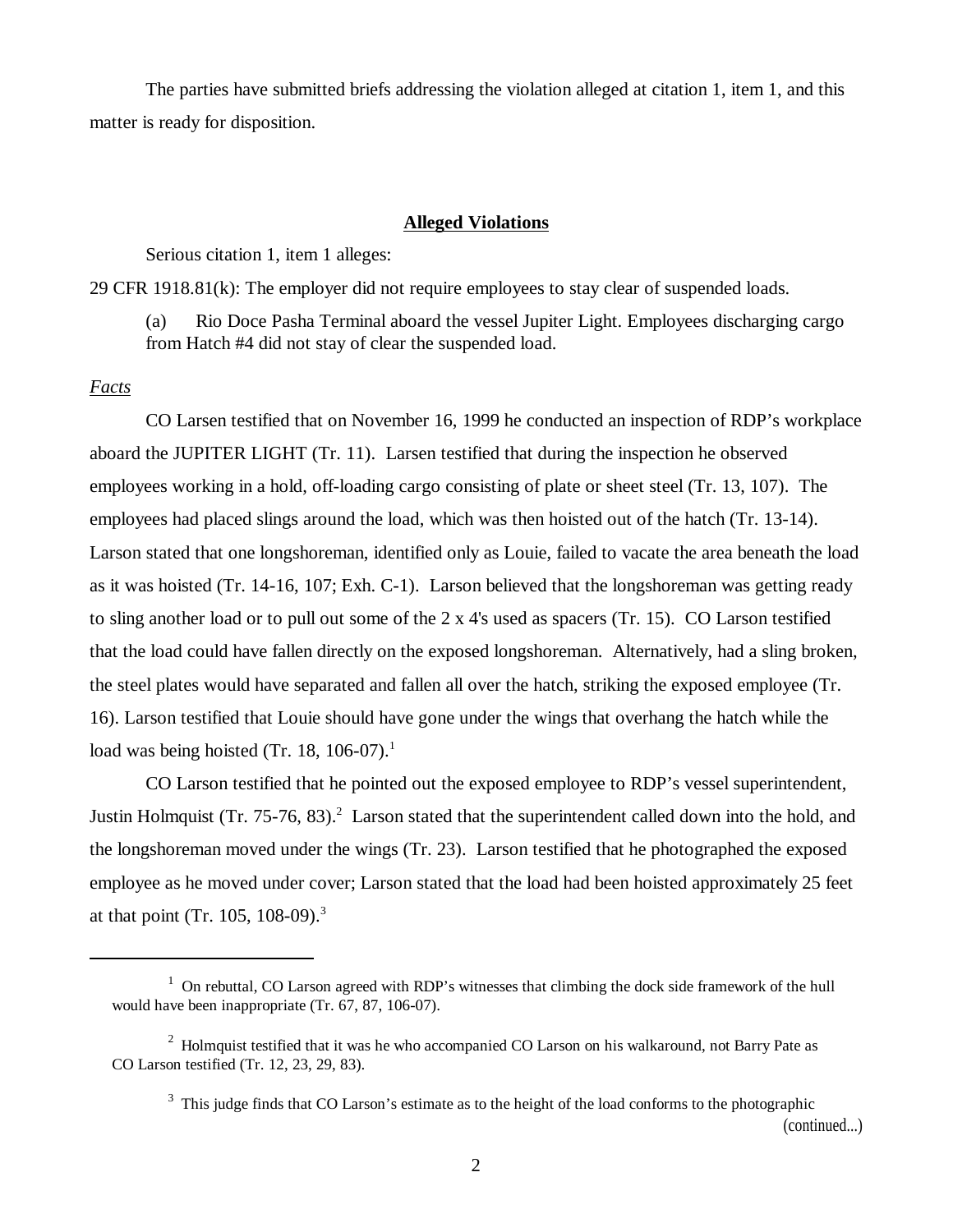Holmquist confirmed that he called down to the foreman in the hold, asking him to make sure that everybody stayed clear of the load (Tr. 90). Holmquist did not believe that the cited employee was directly under the load, but could not explain why he was in the open in the hold rather than under the wings with the other stevedores (Tr. 90-91, 94).

Holmquist testified that when RDP is discharging steel sheeting, the longshoremen stand over the load to be hoisted. The crane operator then lowers a spreader bar, which supports "drop legs," to which two slings are attached (Tr. 79). One or two employees grab each sling and place them underneath the load (Tr. 79). The longshoremen then back away, and the foreman contacts the crane operator, who will "set tight," *i.e.,* lift the load approximately six feet off the floor of the hold to ensure that it is level and properly set (Tr. 79-80, 98). Once it is determined that the load is properly set and balanced, the foreman clears his men away from the load, and the crane operator begins hoisting the load up and away from the longshoremen (Tr. 80, 86).

 Holmquist stated that there was a foreman in the hold (Tr. 91). Larson stated that the hatch boss, or foreman, would have been able to see that the longshoreman identified as Louie was still exposed to the suspended load (Tr. 21).

### *Discussion*

The cited standard provides that "[t]he employer shall require that employees stay clear of the area beneath overhead drafts or descending lifting gear." RDP argues that the Secretary failed to show 1) that its employee was ever underneath a load, or 2) that it failed to require its employees to stay clear of overhead loads.

**The Violation.** In order to prove a violation of section 5(a)(2) of the Act, the Secretary must show by a preponderance of the evidence that (1) the cited standard applies, (2) there was a failure to comply with the cited standard, (3) employees had access to the violative condition and (4) the cited employer either knew or could have known of the condition with the exercise of reasonable diligence. *See, e.g., Walker Towing Corp.*, 14 BNA OSHC 2072, 2074, 1991-93 CCH OSHD ¶29239, p. 39,157 (No. 87-1359, 1991).

The Secretary has made out a *prima facie* case, in that the evidence shows that the longshoreman, Louie, was not clear of the area where a load was being drawn overhead, and so was exposed to hazard the standard was intended to address.

**Employee exposure.** RDP argues that the Secretary failed to show that the longshoreman Louie was directly beneath the load being hoisted, pointing to CO Larson's photograph, which was submitted as Exh. C-1. However CO Larson testified, and it is clear from the photograph, that the exposed employee had already begun to move towards cover at the time the

 $3$ (...continued)

evidence and so gives his testimony credence over Holmquist's "guesstimate" of six feet (Tr. 99).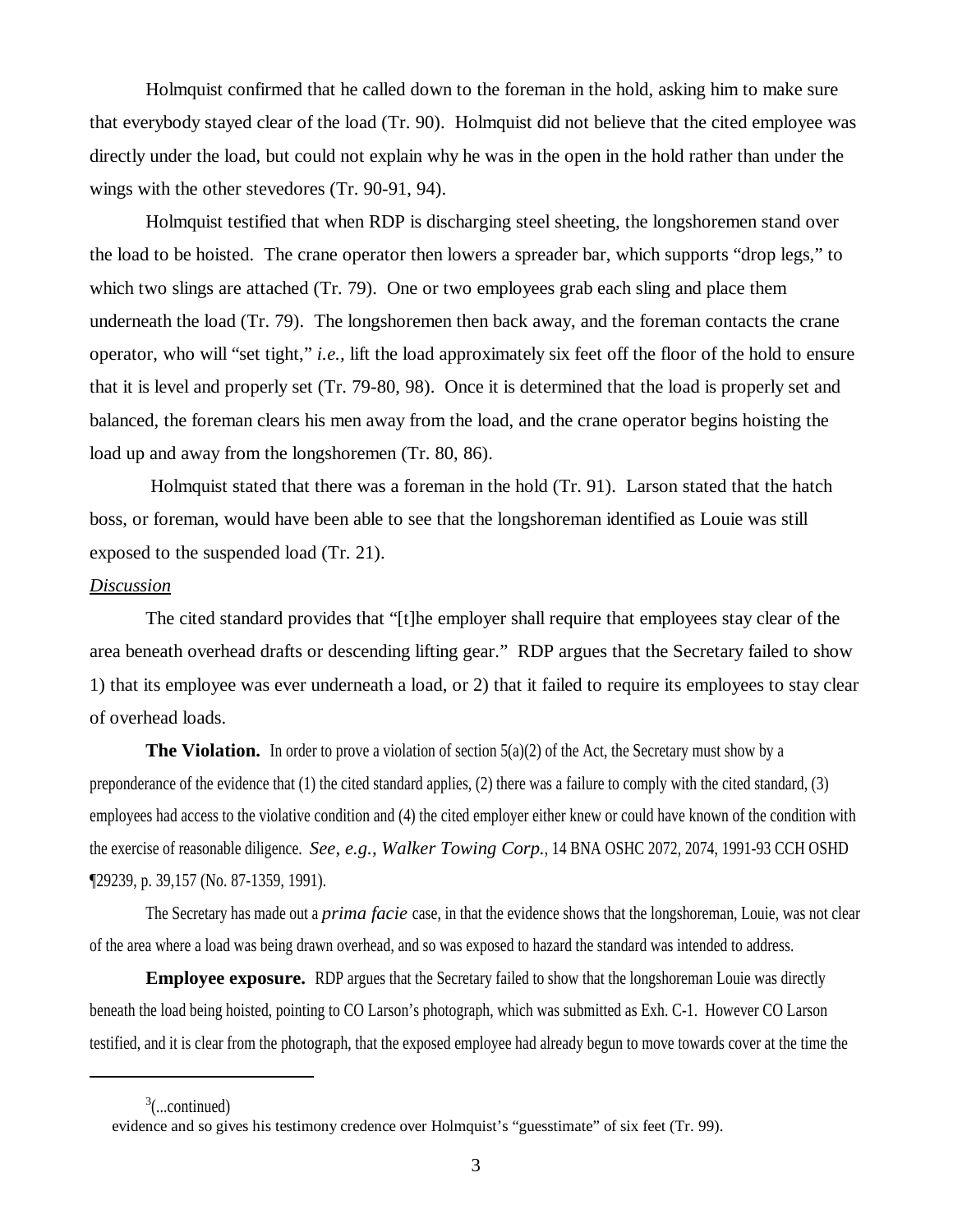photograph was taken, *after* Larson observed the employee in the hold, and after superintendent Holmquist called down into the hold. Moreover, in this case, it is not necessary for the Secretary to establish the exposed employee's exact position in order to establish the cited violation. It is well established that for the Secretary to establish employee exposure to a hazard, she must only show that it is reasonably predictable that employees have been, are, or will be in the "zone of danger." *Fabricated Metal Prods.*, 18 BNA OSHC 1072, 1998 CCH OSHD [31,463 (No. 93-1853, 1997). The zone of danger is "that area surrounding the violative condition that presents the danger to employees which the standard is intended to prevent." *RGM Constr. Co.*, 17 BNA OSHC 1229, 1234, 1993-95 CCH OSHD ¶30,754, p.42,729 (No. 91-2107, 1995). CO Larson testified, without contradiction, that in the event of an accident the steel plates being hoisted would not necessarily fall straight down, but could ricochet around the hold. Larson's testimony establishes that the exposed employee was in the zone of danger contemplated by the standard.

**Employee misconduct.** RDP further argues that it does require its employees to stay clear of the area beneath loads being hoisted. Superintendent Holmquist stated that prior to every job he goes over RDP's safety rules with the foremen (Tr. 80, 82, 92). Point number seven on Holmquist's safety talk states: "All persons are reminded to be aware of their work area and to always take a safe position when working around cargo handling equipment." (Tr. 82, Exh. R-2). Nonetheless, the evidence establishes that there was a foreman in the hold at the time of the violation who could see the exposed longshoreman. That foreman signaled the crane operator to proceed with his lift without first requiring that all the longshoremen vacate the hold.

Though RDP does not specifically raise the issue of employee misconduct, this judge notes that in order to establish an unpreventable employee misconduct defense, the employer must establish that it had: 1) established work rules designed to prevent the violation; 2) adequately communicated those work rules to its employees (including supervisors); 3) taken reasonable steps to discover violations of those work rules; and 4) effectively enforced those work rules when they were violated. *New York State Electric & Gas Corporation*, 17 BNA OSHC 1129, 1995 CCH OSHD ¶30,745 (No. 91-2897, 1995).

The only evidence RDP submitted in support of an employee misconduct defense was Holmquist's testimony that he did cover the safety rules contained on the vessel safety talk sheet, submitted as Respondent's Exhibit 2, prior to the start of the JUPITER LIGHT job (Tr. 92). Holmquist testified that a signed and dated documentation of his talk was submitted to RDP's safety manager (Tr. 92). Holmquist could not explain RDP's failure to produce the signed, dated copy (Tr. 92, 95).

RDP's showing is inadequate to make out the affirmative defense of unpreventable employee misconduct.

4